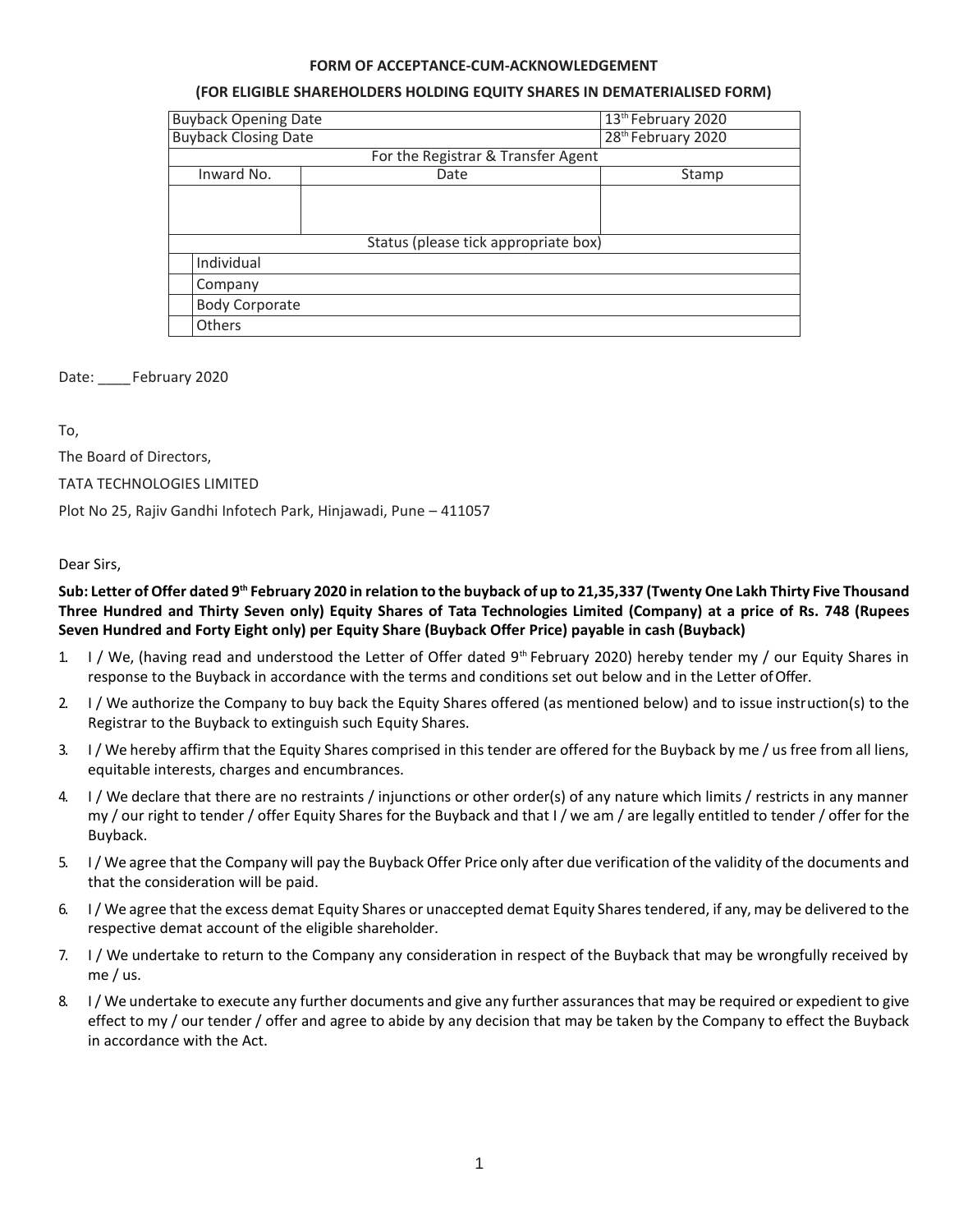9. Details of Equity Shares held and tendered / offered in the Buyback:

| <b>Particulars</b>                                                                | In Figures | In Words |
|-----------------------------------------------------------------------------------|------------|----------|
| Number of Equity Shares held<br>as on Record Date (5th February<br>2020)          |            |          |
| Number of Equity Shares enti-<br>tled for Buyback (Buyback Enti-<br>tlement)      |            |          |
| Number of Equity Shares offered<br>for Buyback (Including Addition-<br>al Shares) |            |          |

**Note: Eligible Shareholders also have the option of tendering Additional Equity Shares (over and above their Buyback Entitlement) and participate in the shortfall created due to non-participation of some other Eligible Shareholders, if any. The Acceptance of any Equity Shares tendered in excess of the Buyback Entitlement by the Eligible Shareholder shall be in terms of Paragraphs 17.9 of the Letter of Offer. Equity Shares tendered by any Eligible Shareholder over and above the number of Equity Shares held by such Eligible Shareholder as on the Record Date shall not be considered for the purpose of Acceptance.**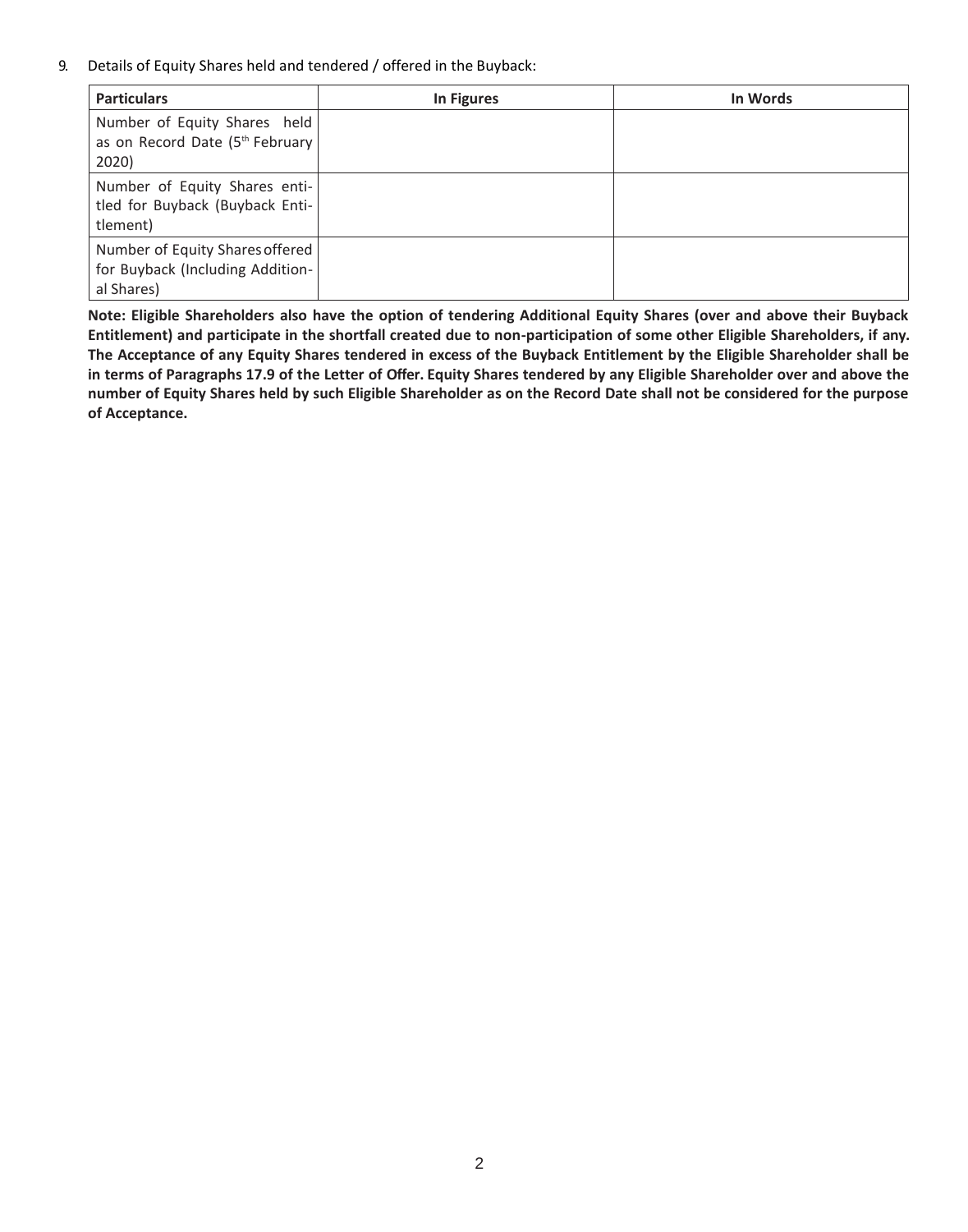## Acknowledgement Slip for TATA TECHNOLOGIES LIMITED – Buyback

# *(to be filled by the Eligible Shareholder) (subject to verification)*

| <b>IDPID</b>                                                   | l Client ID   |  |
|----------------------------------------------------------------|---------------|--|
| Received from Mr. / Ms. / M/s.                                 |               |  |
| No. of Equity Shares offered<br>for Buyback (in figures)       | (in words)    |  |
| Please quote Client ID and DP ID for all future correspondence | Stamp of Duty |  |

## 10. Details of Account with Depository Participant (DP):

| Name of the Depository<br>(tick whichever is applicable) | <b>NSDL</b> | <b>CDSL</b> |
|----------------------------------------------------------|-------------|-------------|
| Name of the Depository Participant                       |             |             |
| DP ID No.                                                |             |             |
| Client ID No. with the DP                                |             |             |

## 11. Eligible Shareholders Details:

| <b>Particulars</b>                                  | First / Sole Holder | Joint Shareholder 1 | Joint Shareholder 2 | <b>Joint Shareholder 3</b> |
|-----------------------------------------------------|---------------------|---------------------|---------------------|----------------------------|
| Full Name(s) of the Eligible<br><b>Shareholder</b>  |                     |                     |                     |                            |
| Signature(s)*                                       |                     |                     |                     |                            |
| <b>PAN</b>                                          |                     |                     |                     |                            |
| Address of the First / Sole<br>Eligible Shareholder |                     |                     |                     |                            |
| Telephone No. / Email ID                            |                     |                     |                     |                            |

*\* Corporate must affix rubber stamp and sign under valid authority. The relevant corporate authorisation should be enclosed with the application form submitted.*